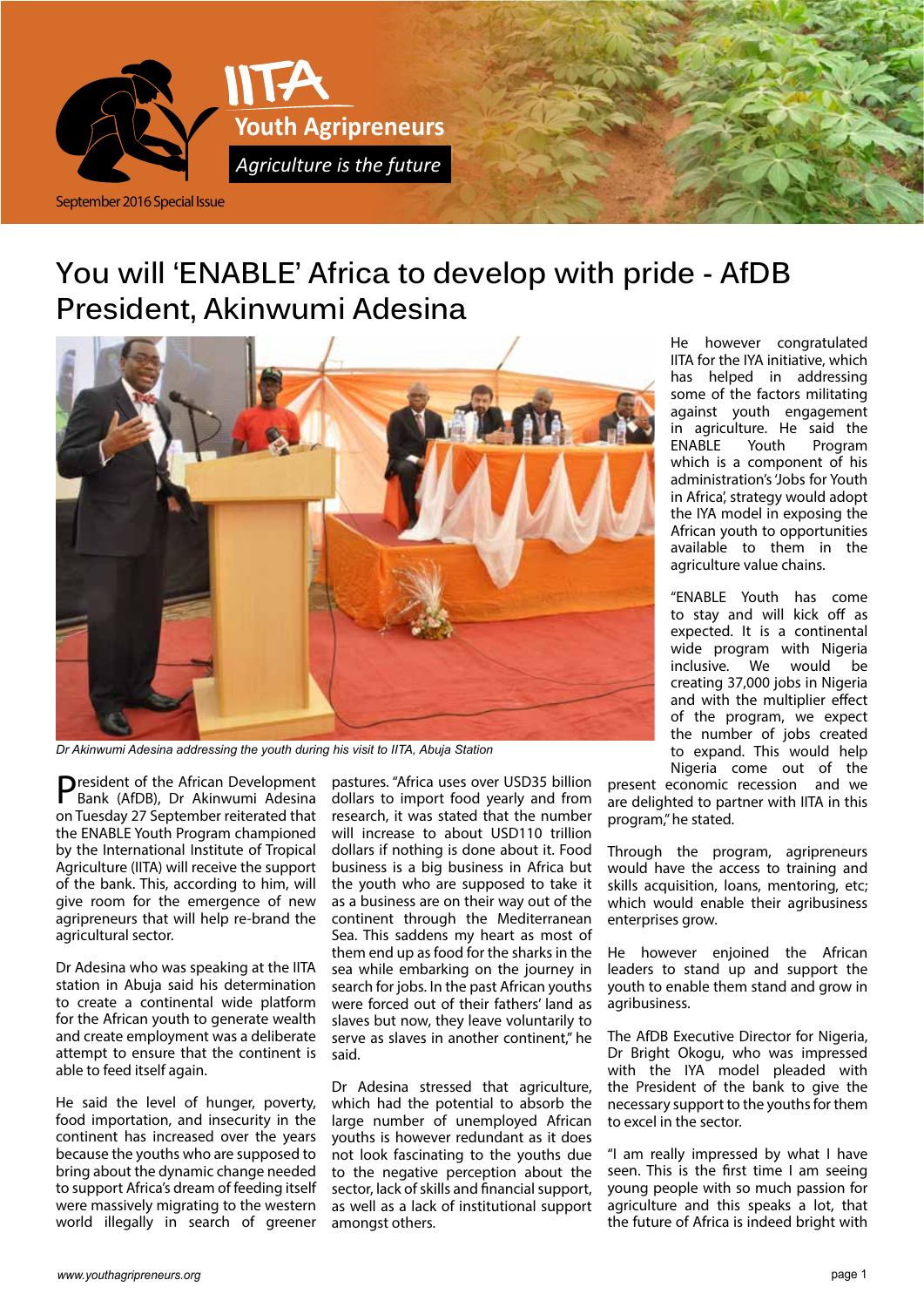

*Dr Bright Okogu Dr Chiji Ojukwu*

youths like you in agriculture. We would take this news back to Abidjan.

This is really great and we would help you scale out what you have started," he said.

Dr Chiji Ojukwu, a Director of the bank, said the AfDB board has approved the



'Feed Africa' strategy which has the ENABLE Youth program as a component.

Also present at the event was a representative of the President of the Federal Republic of Nigeria, Mrs Nimota Akanbi-- a former Nigerian Ambassador to the Royal Kingdom of the Netherlands.

Representatives of IYA who took turns to share their experiences in agribusiness, displayed their passion for agribusinesses but pleaded for support from the bank.

Through the ENABLE Youth Program in Nigeria, the Bank will provide USD 300 million for youth employment in agribusiness. The goal is to create 1,000 youth entrepreneurs in agribusiness in each of the 36 states, with an expected additional 185,000 jobs.

The visit of Dr Adesina, which is his first official visit to Nigeria, and IITA after his election also witnessed planting of trees as a symbol for posterity and legacy. There was also an exhibition and a tour of the Youth Training Centre that would be named after him in 2017 during IITA's 50th anniversary.

### **Voices from the youth**

*During the visit of the President of the African Development Bank, Dr Akinwumi Adesina and his cabinet* 

*OYINDAMOLA ASAAJU*

*members to IITA in Abuja on Tuesday 27 September 2016, the IITA Youth Agripreneurs from Abuja, Ibadan, Kano,* 

I am a graduate but couldn't find a job **after I finished school, so I moved to** Ibadan from Lagos in search of a job. The only job I could get was that of a waitress where I was meant to clean tables and serve drinks and also had to work sometimes in the pantry. Although there is nothing bad in this, I felt as a graduate one must be engaged in mind tasking activities to stay relevant. I had the opportunity of joining the IITA Youth Agripreneurs and I must tell you, this has really helped me as I have been trained in the various aspects of the agricultural value chain. My first time of boarding a plane was to South Africa where I represented this group at a youth summit sponsored by

the Master Card Foundation. Another was my trip to Los Angeles where I also represented the group in another youth summit.

*Onne, and Borno came together to share their experiences. Below are some excerpts* 

*from the IITA Youth Agripreneurs;*

There is no better way to describe transformation. Agriculture has indeed transformed me and today I lead a team of agripreneurs at the IITA station, Onne, Rivers State..

*As a graduate, one must be engaged in*<br> *"* one must be engaged in *mind tasking activities to stay relevant "*

*IBIRONKE IFEDAYO*



**My** first encounter with unemployment was in IITA where I did my one year National Youth assignment, and I was in charge of taking casuals to the field. But one day, I realized that some of my casuals were actually people with a Masters' degree and this for me was a challenge to create an independent business that could save me from joining the massive number of unemployed labour force after my NYSC.

The opportunity came and I joined IYA and was part of the team that revived and expanded the abandoned 4 ponds in IITA to 17 ponds after a 3-week intensive training on catfish farming at Durante Fish Industry. Agriculture was never appealing to me and when I was offered admission to study agriculture in the university, I was not happy and I obtained a change of course form but my orientation about agriculture changed through IYA. I am now a professional trainer in agribusiness and I manage projects on agriculture. I am also an agricultural 'priest,' preaching the gospel of farming is cool. I have been able to achieve this through the opportunity given to me by IITA.

Let's join hands to give other youths out there this opportunity as well so that the legacies of you, Dr Adesina and Dr Sanginga can live on forever.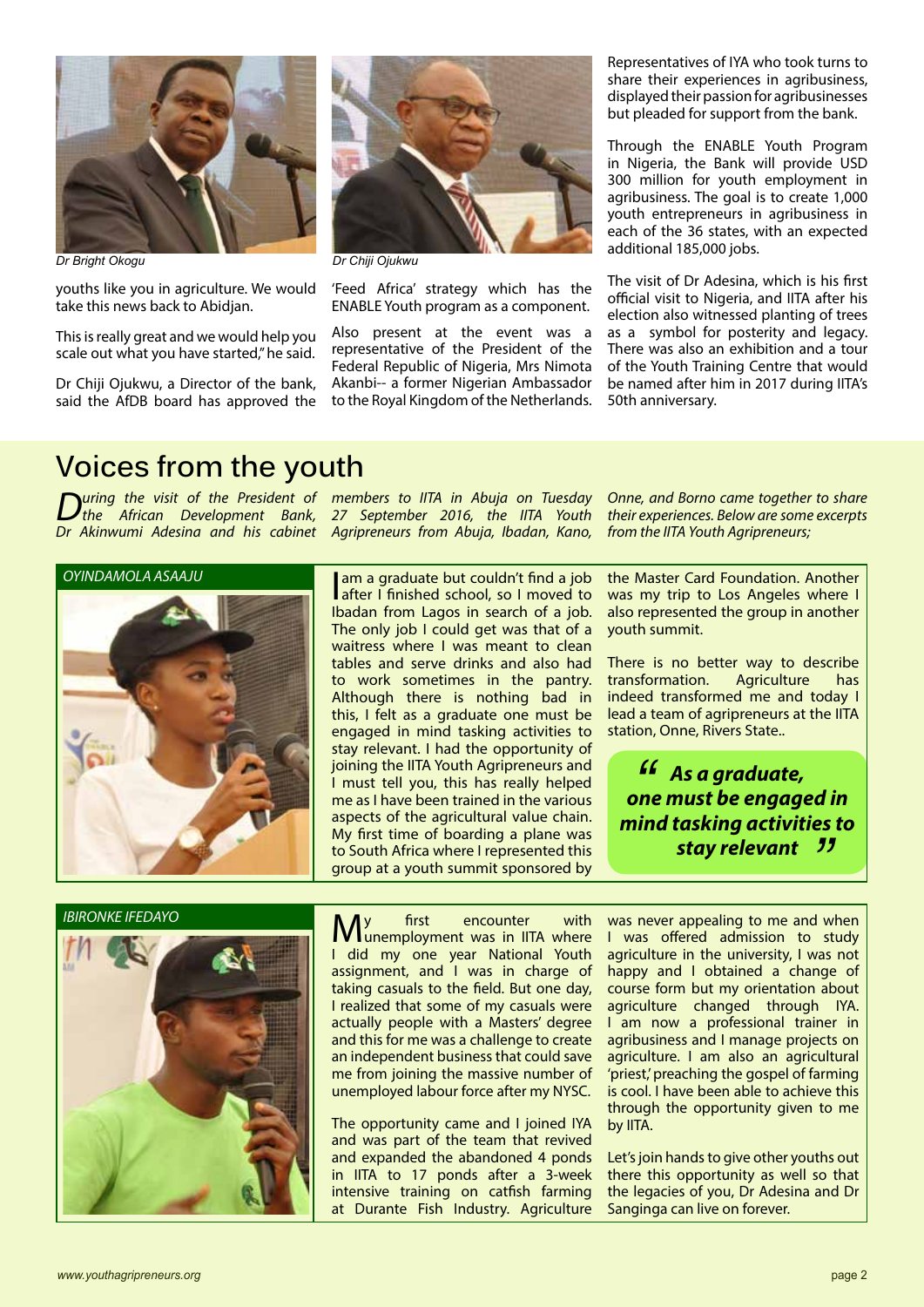

Agriculture has rescued me and my family from poverty. I lost my dad at the age of 3 and lived in an uncompleted building afterwards. We had to move from house to house to pack manure to sell and this was an eye opener for me to start a small poultry business. With the ENABLE Youth Program, many African youths can be rescued from poverty and unemployment liust like I was.

### *OGINNI YETUNDE AGBOTOBA IBUKUNOLUWA OLANIYI TOSIN*



belong to the third generation of agripreneurs known as the Green Magic Agripreneurs. I had a little experience of farming while growing up but I never saw the business angle to it.

Through IYA, I now see agriculture as a business and I would like other youths to have the opportunity of seeing the vast potential in the sector.



I have been able to create a niche for myself in agriculture through my encounter with the wife of the AfDB President and the wife of the Director General of IITA, Mrs Adesina and Mrs Sangina. During my interaction with them, I found out that they are not just wives of great men but women of vision. IYA has really thought me what independence is and I don't regret choosing the path of agribusiness.

### *OWOEYE MOLAYO*



These are testimonies of the ever ready soldiers who want to take agriculture to the next level.

They have all spoken their minds and I feel we can help make this dream come true by supporting them. If we are given the opportunity and support, we would make agriculture a business. Not as a normal business but as business unusual.





araduated from the University of Maiduguri and was part of the applicants for the Nigeria Immigration recruitment exercise sometime ago but I was disqualified because of my height. I was depressed but I got an opportunity to go for a training organized by N2Africa project under the Bill and Melinda Gates Foundation. The training which cuts across the agricultural value chains was facilitated by IYA, and after the training I received a grant from N2Africa. From the grant, I started my groundnut oil processing factory. Today, I am a CEO and I have 8 people working for me. The name of my company is Confianza Limited. Let's help other youths build their career in agriculture just like me.

### *BAJULAYE TOLULOPE*



I had always wanted to be the CEO of a bank while growing up but now, my eyes are open and I would like to be the CEO of an agribusiness enterprise. I work with the processing and marketing unit of IYA and we have a product known as TIDBIT. With TIDBIT, we have penetrated 2 states out of the 36 states and we still find it very hard to meet up with demand. If we can be provided with funds, we would penetrate the nooks and crannies of the continent and the world as well, and create jobs for more youths so we don't only compete as millionaires and billionaires but also end up on the Forbes list of richest men in the world. Help make this a reality.

### *ZACCHEUS IZUWA*



Africa indeed has the potential but we cannot eat our potential and the youths that are supposed to transform this potential are not receiving the necessary support needed for them to excel. Sometime ago I was in Dakar, Senegal and I could remember the country's minister of agriculture saying they have the money to invest in the youth but the youth are not responsible enough to take up the challenge of transforming the wealth in the country.

But here we are as one ready to save Africa from the menace that has bedeviled it.

### *OKUNLOLA FESTUS*



I am the third of five children, born of my parents. Out of the five children, I am the first graduate and the only one with a first class. My father is a missionary who graduated at the age of 55 years with a 2nd class lower. I was not brought up with a silver spoon and had to hustle for everything. IYA has however opened my eyes to a better side of life. I remember the last time you came to IITA, I discussed my plan of venturing into tomato business with you and my business plan is ready. We are relying on ENABLE Youth to make our dreams come true.

*As a graduate, one must be engaged in mind-tasking activities to stay relevant* ا كا<br>st!<br>•~• *"*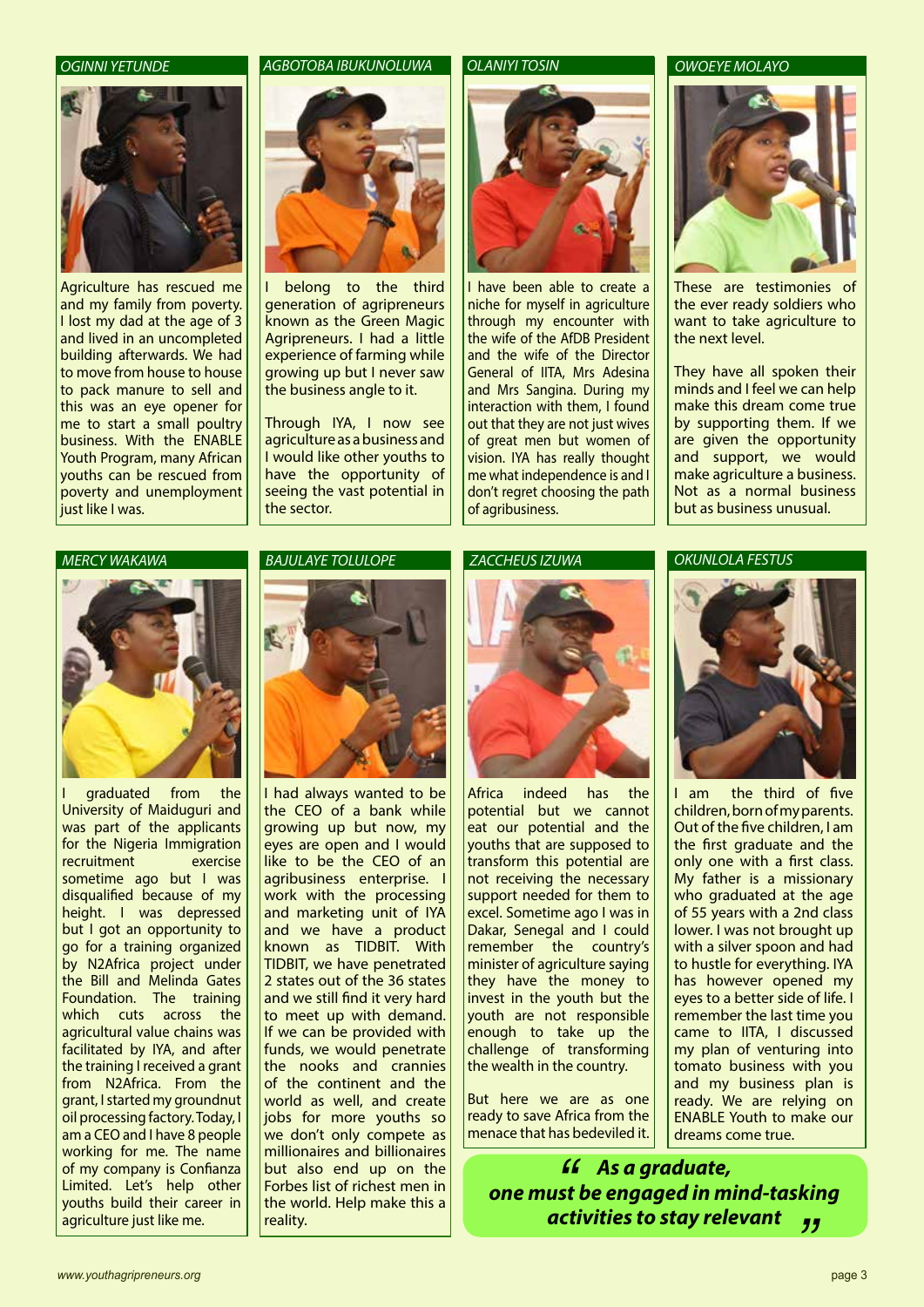# **The Legacy**

 $\sum -\n\begin{array}{ccc}\n-\n\end{array}$  ollowing a tour of the Youth Training Centre in Abuja, President of the African Development Bank, Dr Akinwumi Adesina planted a Tamarind tree (*Tamarindus Indica*) to show his commitment and support for the growth of agribusiness through young and agile agripreneurs across Africa. While planting the tree, Dr Adesina said, "the exercise symbolizes the birth of a

generation that is not scared to take the would not only enable you feed Nigeria, risk and excel in agribusiness." "You are the ones that will create the new wealth for Africa, and you have succeeded in changing the mindset in agriculture.

And even as we have watered this, I believe we would also provide resources to water your dreams, ambition, and to help you grow into a viable business that but also feed Africa as a whole," he said. The Director General of IITA, Dr Nteranya Sanginga who was also present at the ceremony, planted a White Star Apple tree (*Gambeya Cainito*) stating that the tree planting exercise was the laying of a legacy for him in Nigeria. He further requested for the support of the bank on behalf of the youths.



*Dr Akinwumi Adesina plants the Tamarind tree*







*Dr Nteranya Sanginga plants the White Star Apple tree An Agripreneur in Abuja, Ene Agada planting a tree An Agripreneur in Abuja, Ene Agada planting a tree* 



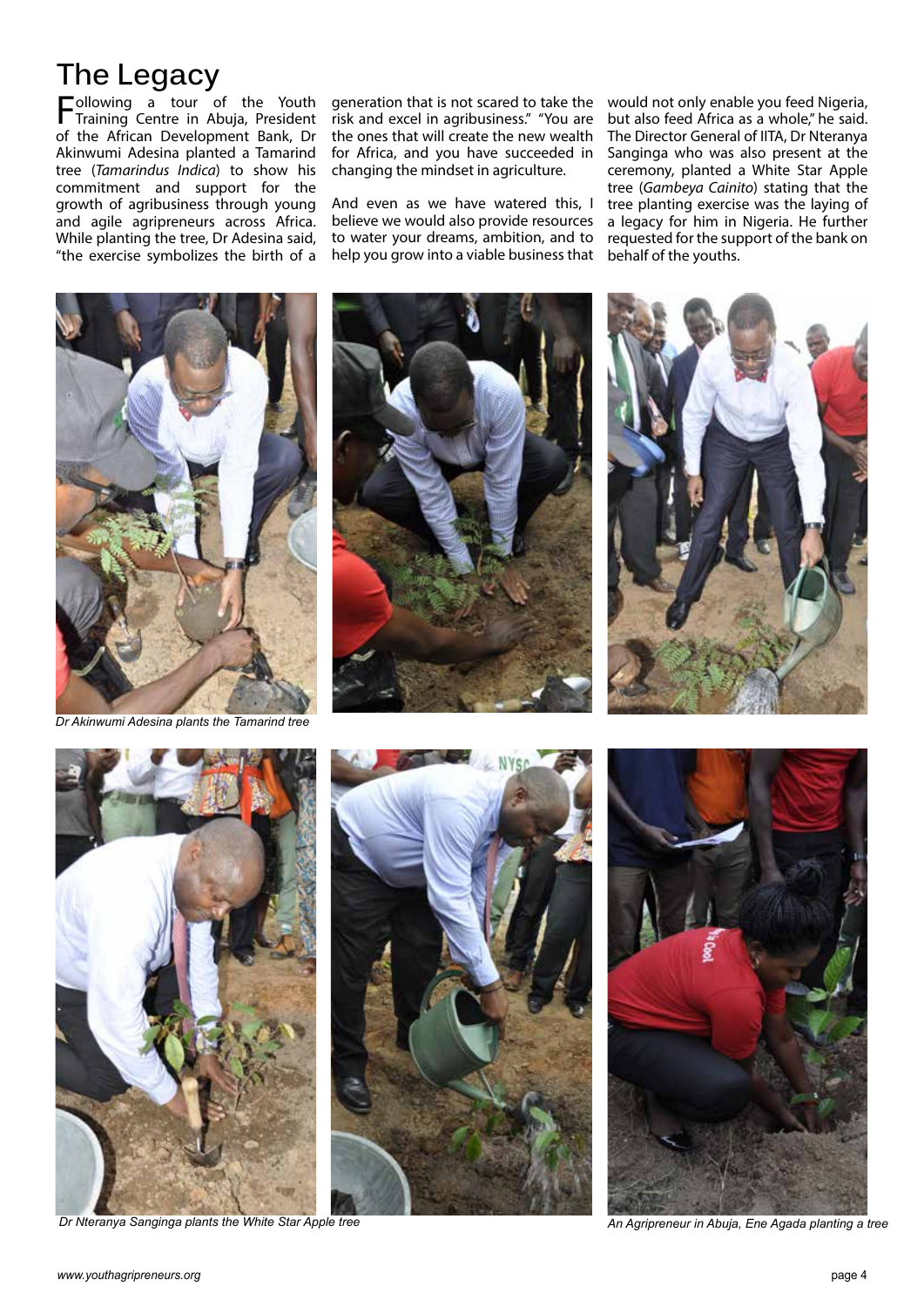# **Support the IITA Youth Agripreneurs - Dr Nteranya Sanginga**



*Dr Nteranya Sanginga meets with IITA Staff in Abuja after the visit of Dr Akinwumi Adesina*

The Director General of IITA, Dr<br>Theranya Sanginga has stated Sanginga has stated that the IITA Youth Agripreneurs have brought dynamic change in the history of the Institute.

Dr Sanginga who stated this during an interactive session with IITA staff in Abuja on Wednesday, 28 September said through the support of IITA for the Youth in Agribusiness Program and the unrelenting effort of the youths, IYA has

gained world- wide recognition which has placed the institution ona better pedestal among its counterparts.

Dr Sanginga stated this following presentations and experiences shared by the youths during the visit of Dr Akinwumi Adesina, President of the African Development Bank (AfDB) to IITA Abuja on Tuesday, 27 September. There have been lots of investors both from the public and private sectors indicating interest in partnering with IITA on the youth in agribusiness component.

He said following the presentation, 10 Agripreneurs have been invited by the African Development Bank to Abidjan, Cote d'Ivoire to present their case and enlighten the Board of the African Development Bank on the IITA Youth Agripreneurs' model.

Dr Sanginga stated that the cabinet members of AfDB who visited the station with Dr Adesina commended IITA for championing the cause

of the African youth and steering their path towards a profitable sector.

He however called on the staff and IITA community to support the youths especially in the forthcoming ENABLE Youth Program.

He added that the program which started without a definite road map has been adopted by 31 countries on the Continent.

## **Photo Speaks: Visit of Dr Akinwumi A. Adesina, AfDB President to IITA, Abuja Station**



*AfDB President, Dr Akinwumi Adesina (M), Executive Director-AfDB, Dr Bright Okogu (4th from right) and Director General-IITA, Dr Nteranya Sanginga (4th from left), with other top AfDB officials at the occasion*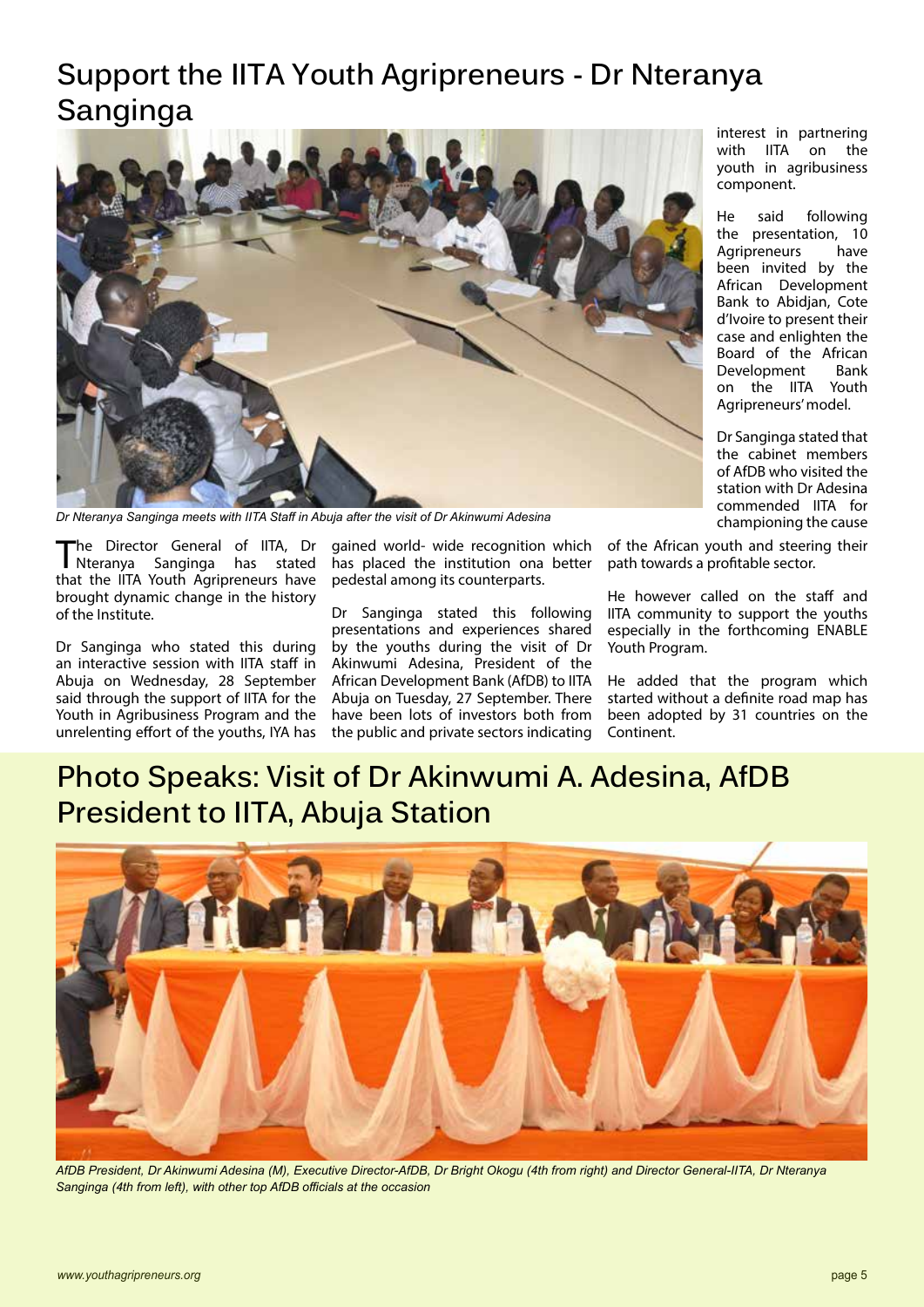# **Photo Speaks: Visit of Dr Akinwumi A. Adesina to IITA, Abuja Station**



*Mrs Abur Terngu (R) presenting to Dr Adesina (L) posters reflecting his historical achievements fot the past 25 years*



*Dr Adesina at the exhibition stand of IITA Youth Agripreneurs*



*IYA member, Hassan Halmot sharing her experience with Dr Adesina on the use and impact of mechanization in the group*



*Dr Akinwumi Adesina (M), with Dr Nteranya Sanginga (far left-in front), Dr Bright Okogu (2nd from left), Dr Chiji Ojukwu (far right) cutting the cake with IITA Youth Agripreneurs Abuja to mark his visit*



*IYA member, Oni Waheed explains the group's partnership with Hello Tractor*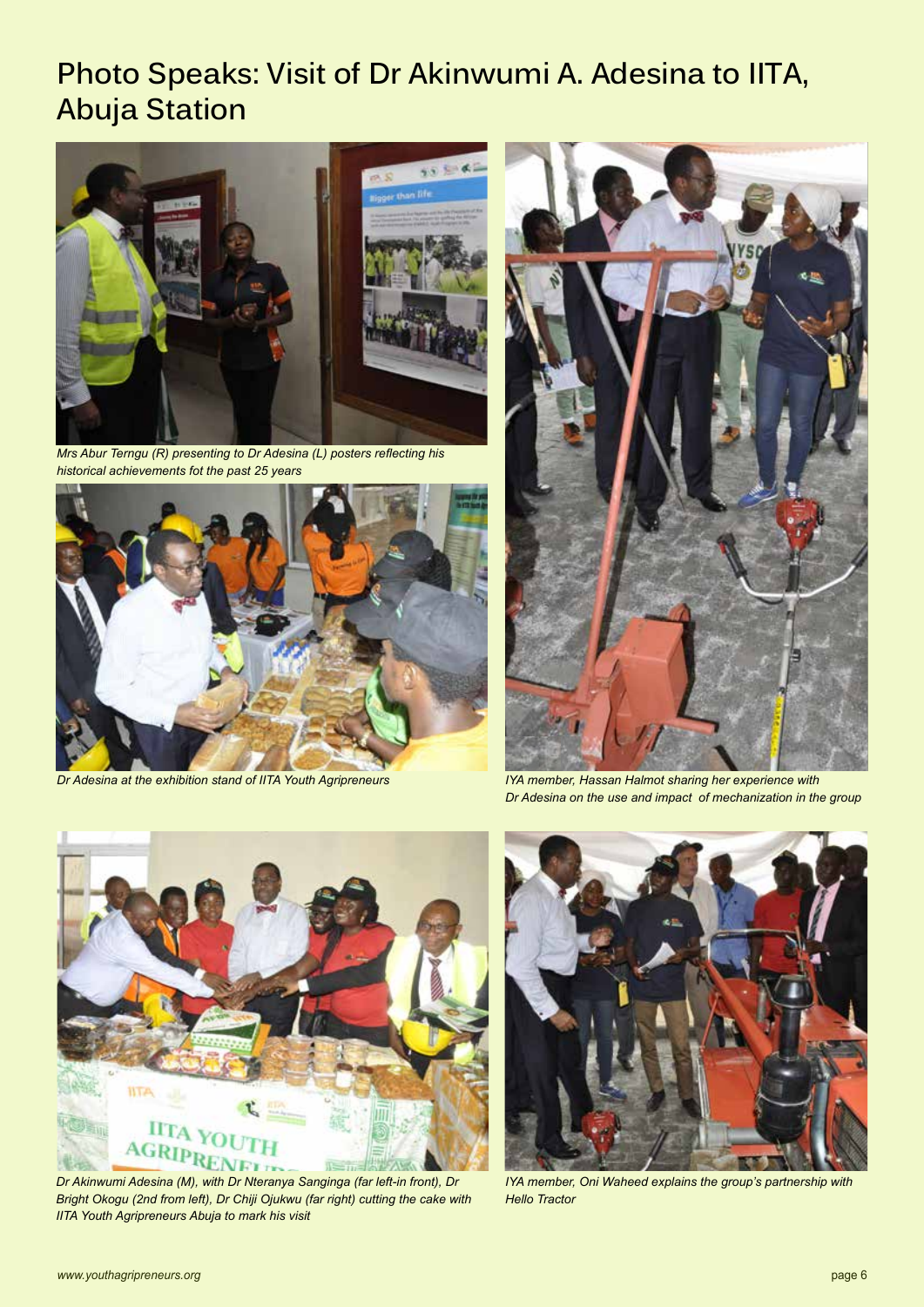

*Dr Akinwumi Adesina and Dr Nteranya Sanginga shake hands after the tree planting exercise*



*Dr Akinwumi Adesina being appreciated by a little girl with a flower*



*The Youth Corp members in IITA, Abuja Station present a gift to Dr Akinwumi Adesina IYA member, Ene Theresa(Abuja), planting the* 



*Dr Akinwumi Adesina planting the Tamarind tree*



*Dr Nteranya Sanginga planting the White Star Apple tree (Gambeya Cainito)*



*Jack Fruit tree (Arthocarpus Heterophyllum)*